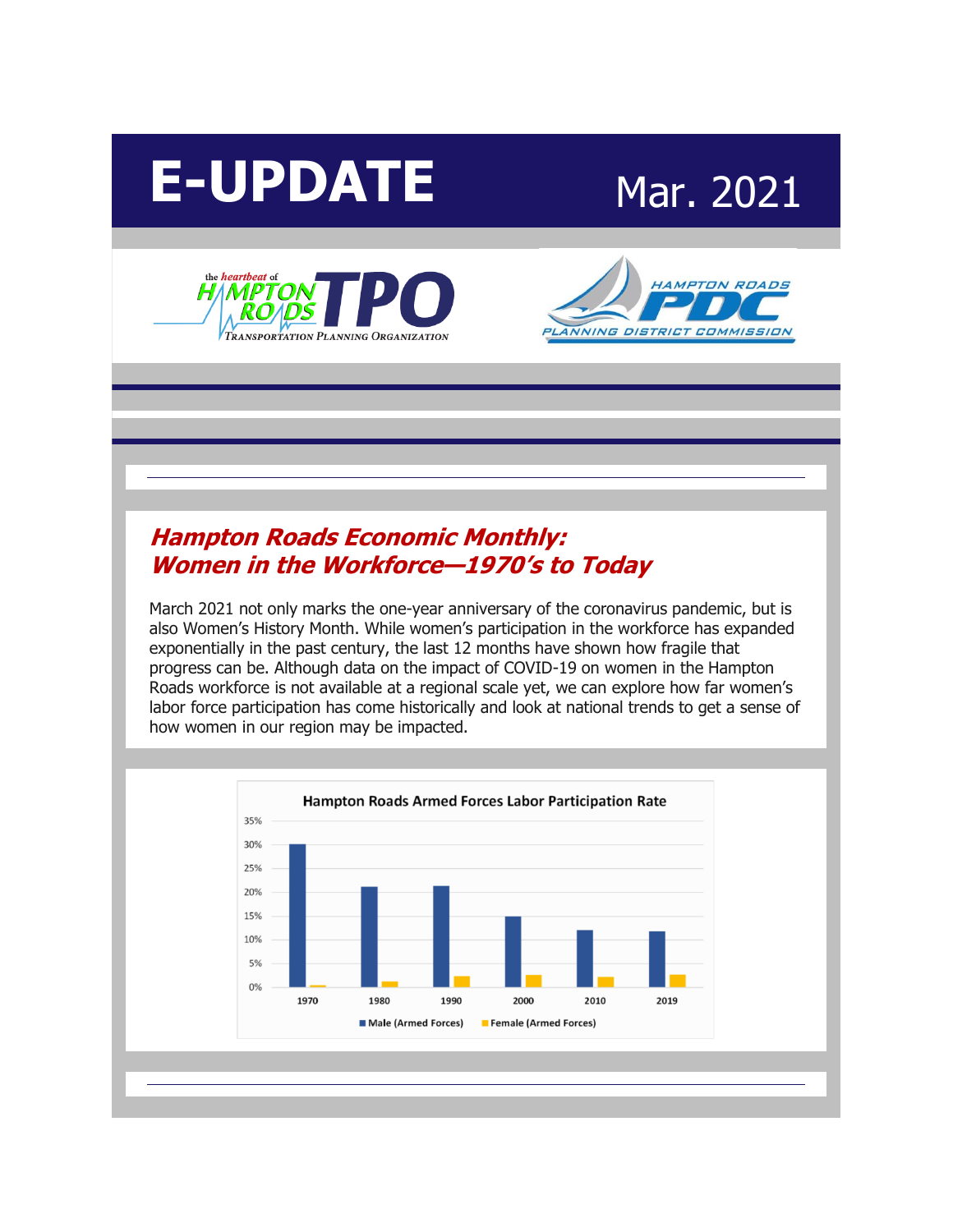#### **[HRTPO Board Approves](http://r20.rs6.net/tn.jsp?f=001YOy-Mh3IH4cXYnAk4WHLPykWhzxWh0f6dg-TqnE7j-PXFHekbGrtKJrDkxC-EAzxQp0jvdvHaVku9zRvKWYXIYOsvFS1Byai8P5XFjCl_U6HEZ21IgQZ0-1t5BHfdQ_ZwUz8MSjgrKm0ynfmeAjVF1xjBIT7XsWg4bv-Zsq2ScuAkYXORPtTqdMPsa8t_ra12bkdfPXkKZ3Q-bXPKhJIP0rsYKOjyvbtXTzm-kX2GLfannzUDLmPqZ5lqYwX5EcQDhHQG5yztRVfqx_rKJkaZA==&c=9GQ_WQEO3XJ9GPreaoQqc35MJORsvP2_TFEajpN9qLspE5118wJ08w==&ch=slCVTKGDEvgqLbc3K-rgkSXLd68naXiy95TgkJBeIo_o_l6MoMKHrg==)  [CMAQ and RSTP Projects and](http://r20.rs6.net/tn.jsp?f=001YOy-Mh3IH4cXYnAk4WHLPykWhzxWh0f6dg-TqnE7j-PXFHekbGrtKJrDkxC-EAzxQp0jvdvHaVku9zRvKWYXIYOsvFS1Byai8P5XFjCl_U6HEZ21IgQZ0-1t5BHfdQ_ZwUz8MSjgrKm0ynfmeAjVF1xjBIT7XsWg4bv-Zsq2ScuAkYXORPtTqdMPsa8t_ra12bkdfPXkKZ3Q-bXPKhJIP0rsYKOjyvbtXTzm-kX2GLfannzUDLmPqZ5lqYwX5EcQDhHQG5yztRVfqx_rKJkaZA==&c=9GQ_WQEO3XJ9GPreaoQqc35MJORsvP2_TFEajpN9qLspE5118wJ08w==&ch=slCVTKGDEvgqLbc3K-rgkSXLd68naXiy95TgkJBeIo_o_l6MoMKHrg==)  [Allocations](http://r20.rs6.net/tn.jsp?f=001YOy-Mh3IH4cXYnAk4WHLPykWhzxWh0f6dg-TqnE7j-PXFHekbGrtKJrDkxC-EAzxQp0jvdvHaVku9zRvKWYXIYOsvFS1Byai8P5XFjCl_U6HEZ21IgQZ0-1t5BHfdQ_ZwUz8MSjgrKm0ynfmeAjVF1xjBIT7XsWg4bv-Zsq2ScuAkYXORPtTqdMPsa8t_ra12bkdfPXkKZ3Q-bXPKhJIP0rsYKOjyvbtXTzm-kX2GLfannzUDLmPqZ5lqYwX5EcQDhHQG5yztRVfqx_rKJkaZA==&c=9GQ_WQEO3XJ9GPreaoQqc35MJORsvP2_TFEajpN9qLspE5118wJ08w==&ch=slCVTKGDEvgqLbc3K-rgkSXLd68naXiy95TgkJBeIo_o_l6MoMKHrg==)**

The HRTPO is directly responsible for project selection and awarding of funds under two federal funding programs, namely, the Congestion Mitigation and Air Quality Improvement Program (CMAQ) and the

| ID/UPC#      | <b>Iurisdiction</b>                                | <b>Project Description</b>                                              | Proposed<br>FY 2027<br><b>Allocation</b> |
|--------------|----------------------------------------------------|-------------------------------------------------------------------------|------------------------------------------|
|              | <b>Previously Approved Projects</b>                |                                                                         |                                          |
| T14104       | <b>HRT</b>                                         | <b>TRAFFIX Program</b>                                                  | \$1,000,000                              |
| T16054       | <b>HRT</b>                                         | <b>Bus Vehicle Replacement</b>                                          | \$1,952,899                              |
| 110627       | Gloucester<br>County                               | George Washington Highway (Rte. 17) Widening -<br>Phase 1               | \$5,985,265                              |
| 102980       | James City<br>County                               | Pocahontas Trail Multimodal Corridor                                    | \$2,381,213                              |
| 115423       | Chesapeake                                         | George Washington Highway Widening                                      | \$7,850,000                              |
| 115543       | Virginia Beach                                     | Nimmo Parkway Phase VIIB                                                | \$5,000,000                              |
| T22709       | <b>HRT</b>                                         | Victoria Boulevard Facility Upgrades - Phase 2                          | \$3,250,000                              |
|              | <b>New RSTP Projects with FY-27 Allocations</b>    |                                                                         |                                          |
| <b>VB2RS</b> | Virginia Beach                                     | Laskin Road Phase III                                                   | \$3,669,000                              |
| YC1RS        | York County                                        | Route 17 Widening Between Routes 630 and 173                            | \$1,500,000                              |
| SP1RS        | Southeastern<br><b>Public Service</b><br>Authority | SPSA Flyover - Phase I                                                  | \$500,000                                |
| NO1RS        | Norfolk                                            | Brambleton Avenue Bridge Rehabilitation                                 | \$3,000,000                              |
| <b>YC2RS</b> | <b>York County</b>                                 | York County Roadway Needs Assessment                                    | \$300,000                                |
| GC1RS        | Gloucester<br>County                               | Route 17 Widening - Short Lane (SR 615) to Main<br>Street (Business 17) | \$250,000                                |
| WT1RS        | <b>WATA</b>                                        | Transit Strategic Plan (TSP) Major Update                               | \$360,000                                |
|              |                                                    | <b>TOTAL: RSTP Allocations</b>                                          | \$36,998,377                             |

Regional Surface Transportation Program (RSTP). CMAQ project types include planned improvements to address congestion, public transportation, bicycle and pedestrian, and freight. RSTP may be used to fund a wide range of transportation projects such as improvements to highway capacity, accessibility, and operations.

## **[Regional Vaccination Dashboard](http://r20.rs6.net/tn.jsp?f=001YOy-Mh3IH4cXYnAk4WHLPykWhzxWh0f6dg-TqnE7j-PXFHekbGrtKJrDkxC-EAzxiFxP-hyrf_pDMJoXiKILW1io-2rDkf4ASqZpOzOHFg4cEA-6tNpMGdA8KJuSZoAncoaayDAQnCKa5yRMg9iwC33_WEQgo4uEC9fkOT8rND7TduTOoWPO2pxByO8ac1T-Pk_LCt1P8WB8WHVdKiGgErK79EGP17K93l0Lt9qcdS9wR7i52m3oJBf9wgRPvQDpc1oo52koGloME4acyqYi4_XjszPfcd7F&c=9GQ_WQEO3XJ9GPreaoQqc35MJORsvP2_TFEajpN9qLspE5118wJ08w==&ch=slCVTKGDEvgqLbc3K-rgkSXLd68naXiy95TgkJBeIo_o_l6MoMKHrg==)  [Added to COVID-19 Impact Planning](http://r20.rs6.net/tn.jsp?f=001YOy-Mh3IH4cXYnAk4WHLPykWhzxWh0f6dg-TqnE7j-PXFHekbGrtKJrDkxC-EAzxiFxP-hyrf_pDMJoXiKILW1io-2rDkf4ASqZpOzOHFg4cEA-6tNpMGdA8KJuSZoAncoaayDAQnCKa5yRMg9iwC33_WEQgo4uEC9fkOT8rND7TduTOoWPO2pxByO8ac1T-Pk_LCt1P8WB8WHVdKiGgErK79EGP17K93l0Lt9qcdS9wR7i52m3oJBf9wgRPvQDpc1oo52koGloME4acyqYi4_XjszPfcd7F&c=9GQ_WQEO3XJ9GPreaoQqc35MJORsvP2_TFEajpN9qLspE5118wJ08w==&ch=slCVTKGDEvgqLbc3K-rgkSXLd68naXiy95TgkJBeIo_o_l6MoMKHrg==)  [Hub](http://r20.rs6.net/tn.jsp?f=001YOy-Mh3IH4cXYnAk4WHLPykWhzxWh0f6dg-TqnE7j-PXFHekbGrtKJrDkxC-EAzxiFxP-hyrf_pDMJoXiKILW1io-2rDkf4ASqZpOzOHFg4cEA-6tNpMGdA8KJuSZoAncoaayDAQnCKa5yRMg9iwC33_WEQgo4uEC9fkOT8rND7TduTOoWPO2pxByO8ac1T-Pk_LCt1P8WB8WHVdKiGgErK79EGP17K93l0Lt9qcdS9wR7i52m3oJBf9wgRPvQDpc1oo52koGloME4acyqYi4_XjszPfcd7F&c=9GQ_WQEO3XJ9GPreaoQqc35MJORsvP2_TFEajpN9qLspE5118wJ08w==&ch=slCVTKGDEvgqLbc3K-rgkSXLd68naXiy95TgkJBeIo_o_l6MoMKHrg==)**

The HRPDC first published the *Hampton Roads COVID-19* [Impact Planning Hub](http://r20.rs6.net/tn.jsp?f=001YOy-Mh3IH4cXYnAk4WHLPykWhzxWh0f6dg-TqnE7j-PXFHekbGrtKFGnNmTaxVny3gned0IzrHk8XyjGxh1cn2AmXfxZNS7bqPDI_yjj1aRdiIOccFDynNz5opKwlFcXyt8A8vZbEA5-W8iOLCQw1H0_A8ZYVZM2DEOpqipxPZs=&c=9GQ_WQEO3XJ9GPreaoQqc35MJORsvP2_TFEajpN9qLspE5118wJ08w==&ch=slCVTKGDEvgqLbc3K-rgkSXLd68naXiy95TgkJBeIo_o_l6MoMKHrg==) in April 2020 as the COVID-19 pandemic was beginning to spread across the country and the Commonwealth. The goal of the Hub is to provide a single location to publish data about the spread of COVID-19 cases and the impact of the pandemic on Hampton Roads. The Hub already contains data dashboards regarding COVID-19 cases at the local, regional, and Health District levels as



well as topical information pages about *[economic](http://r20.rs6.net/tn.jsp?f=001YOy-Mh3IH4cXYnAk4WHLPykWhzxWh0f6dg-TqnE7j-PXFHekbGrtKGPxc9Ad3IKG7yyp24LHBJYwTKOjxsp5SaLclwj9zofvGnoF5KY6oLhxl3Rz2gy0xSAR-IpqHyYt1xgzcM9UQ5UTIpgQUPDwJyX7CgcV9pUqyHga447kcnSx41fqTfnJMh0E7l4L0xe4HCaAY09gBeA=&c=9GQ_WQEO3XJ9GPreaoQqc35MJORsvP2_TFEajpN9qLspE5118wJ08w==&ch=slCVTKGDEvgqLbc3K-rgkSXLd68naXiy95TgkJBeIo_o_l6MoMKHrg==)* and *[transportation](http://r20.rs6.net/tn.jsp?f=001YOy-Mh3IH4cXYnAk4WHLPykWhzxWh0f6dg-TqnE7j-PXFHekbGrtKGPxc9Ad3IKGOWsDTzNxvXYeMvgCj0eGtRFSOvQVP1p4AgICgmvMSAjIcUPINLDGJRPlatXGU029HW5E6nOENTmPjh54iBMl-4KaZI89WJu6kthf1WpB7siORlZYYC845iutax2Pu8yhCM2qBHCrXxg=&c=9GQ_WQEO3XJ9GPreaoQqc35MJORsvP2_TFEajpN9qLspE5118wJ08w==&ch=slCVTKGDEvgqLbc3K-rgkSXLd68naXiy95TgkJBeIo_o_l6MoMKHrg==)* impacts. Now, the Hub will feature a data dashboard about COVID-19 vaccinations as well.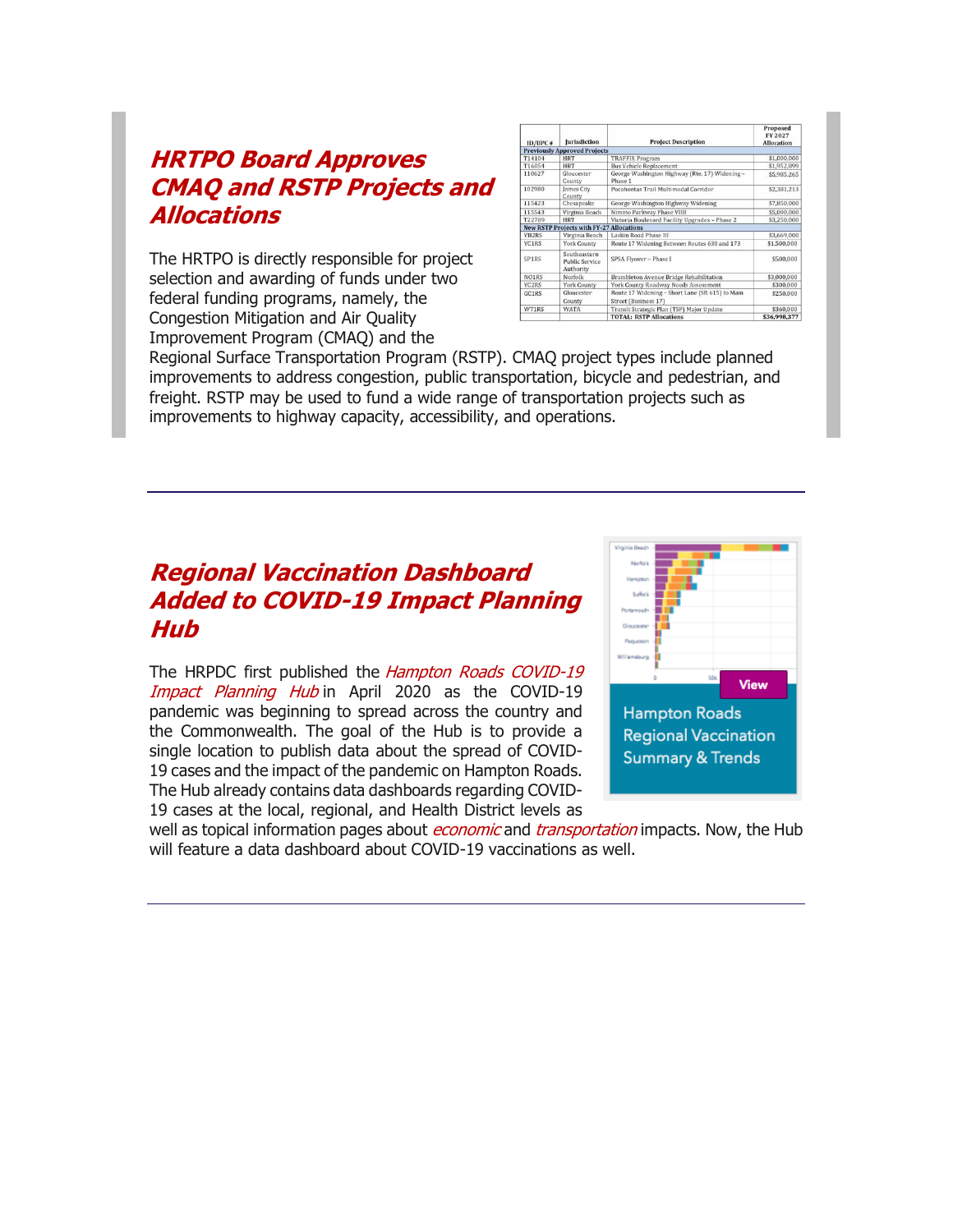#### **[March Map of the Month](http://r20.rs6.net/tn.jsp?f=001YOy-Mh3IH4cXYnAk4WHLPykWhzxWh0f6dg-TqnE7j-PXFHekbGrtKJrDkxC-EAzxsvi3sfQV1JRZ3NbDkMqCvI0ShaxPq3PMBzPMliEJyN9laXyz3sJOGLW0OQanS1gGsnwRK2CbA4TIcD4psWwWgsT8loHyXpdGbn0rMYGC3hGJ1UwHSkYDp_nq_2T3Rmo-1jyfNhkjjIt1RywB4f6nmmGkpq12wVPkaYnd8RgtovkYrslvq_-PFEINUHQKIOQwe6riPMt3-DR3m5PPXf7ySIz6zY2kxvhi&c=9GQ_WQEO3XJ9GPreaoQqc35MJORsvP2_TFEajpN9qLspE5118wJ08w==&ch=slCVTKGDEvgqLbc3K-rgkSXLd68naXiy95TgkJBeIo_o_l6MoMKHrg==) – [Women in the Labor Force](http://r20.rs6.net/tn.jsp?f=001YOy-Mh3IH4cXYnAk4WHLPykWhzxWh0f6dg-TqnE7j-PXFHekbGrtKJrDkxC-EAzxsvi3sfQV1JRZ3NbDkMqCvI0ShaxPq3PMBzPMliEJyN9laXyz3sJOGLW0OQanS1gGsnwRK2CbA4TIcD4psWwWgsT8loHyXpdGbn0rMYGC3hGJ1UwHSkYDp_nq_2T3Rmo-1jyfNhkjjIt1RywB4f6nmmGkpq12wVPkaYnd8RgtovkYrslvq_-PFEINUHQKIOQwe6riPMt3-DR3m5PPXf7ySIz6zY2kxvhi&c=9GQ_WQEO3XJ9GPreaoQqc35MJORsvP2_TFEajpN9qLspE5118wJ08w==&ch=slCVTKGDEvgqLbc3K-rgkSXLd68naXiy95TgkJBeIo_o_l6MoMKHrg==)**

March is Women's History Month which was established to commemorate the role that women have played in the history of the United States. For the [March Map of the Month](http://r20.rs6.net/tn.jsp?f=001YOy-Mh3IH4cXYnAk4WHLPykWhzxWh0f6dg-TqnE7j-PXFHekbGrtKJrDkxC-EAzx5ANbNmsCZmrKBFHtXNG3fRhDQCNhtY2Au6O40DD-wU8_Zjkel4RhHNExNNYlhblDJb6ur9ozSYy7cOsg3z_KQna0GB08e2aVMWDHrBSZpj4TRHM5ASNGfU9e9oxyAhJ-0guNvbbY5U1fS8jIbMmXinTeMA_Soxf2mkn34vCdeHirBhkB6is-kPeZaJWHnEiNgggI9QV0jgA=&c=9GQ_WQEO3XJ9GPreaoQqc35MJORsvP2_TFEajpN9qLspE5118wJ08w==&ch=slCVTKGDEvgqLbc3K-rgkSXLd68naXiy95TgkJBeIo_o_l6MoMKHrg==), HRPDC staff examined women's participation in the workplace in Hampton Roads. The March Hampton Roads



**[Economic Monthly](http://r20.rs6.net/tn.jsp?f=001YOy-Mh3IH4cXYnAk4WHLPykWhzxWh0f6dg-TqnE7j-PXFHekbGrtKD7Xde5oGRie_LwrEEFZG_NroiRdaXsOPqpDtGxHcinoZMOP73jA0iRjhRUJJzwRPo_CgFn7Q_XbTbwes33yT8a0q9rN5bHZL8x5mooeBLMkCgyNAE4Q-PYaX0VEfylPkKFkHWgU1EckWA4JXiKq4X1QUFwVFkiKgLnJwIGwkqIn&c=9GQ_WQEO3XJ9GPreaoQqc35MJORsvP2_TFEajpN9qLspE5118wJ08w==&ch=slCVTKGDEvgqLbc3K-rgkSXLd68naXiy95TgkJBeIo_o_l6MoMKHrg==)** also looks at this topic from the perspective of historic labor force participation rates (LFPR) for women since the 1970s.

#### **Public Comment Opportunities**

# **[PUBLIC COMMENT PERIOD ENDING](http://r20.rs6.net/tn.jsp?f=001YOy-Mh3IH4cXYnAk4WHLPykWhzxWh0f6dg-TqnE7j-PXFHekbGrtKJrDkxC-EAzx8lZ9Z0cYSlAfvk6IW7NsJnlvrLyiKeD33BtG2ULY34G_WaE_sq6J6Fdcs9mgm_gBm14xbH357kLBm8t2MT1a8rstcAn1abxtejVJGPWfcuUiar8ctEw3-rASdWRhYSHho3fbRvJYKFulV7FhobMymjUy_XHAYEgZgRkmF0Sxk2Uw39fV3xFtOQD59y0sCq1qzCkaNNkHyLzPXjxFh8SqjVBHfo-53BLCZjrcGNP7LZM89z8_HNoEghIgtt69BLVNwmzZG6gvxf4=&c=9GQ_WQEO3XJ9GPreaoQqc35MJORsvP2_TFEajpN9qLspE5118wJ08w==&ch=slCVTKGDEvgqLbc3K-rgkSXLd68naXiy95TgkJBeIo_o_l6MoMKHrg==)  [SOON!](http://r20.rs6.net/tn.jsp?f=001YOy-Mh3IH4cXYnAk4WHLPykWhzxWh0f6dg-TqnE7j-PXFHekbGrtKJrDkxC-EAzx8lZ9Z0cYSlAfvk6IW7NsJnlvrLyiKeD33BtG2ULY34G_WaE_sq6J6Fdcs9mgm_gBm14xbH357kLBm8t2MT1a8rstcAn1abxtejVJGPWfcuUiar8ctEw3-rASdWRhYSHho3fbRvJYKFulV7FhobMymjUy_XHAYEgZgRkmF0Sxk2Uw39fV3xFtOQD59y0sCq1qzCkaNNkHyLzPXjxFh8SqjVBHfo-53BLCZjrcGNP7LZM89z8_HNoEghIgtt69BLVNwmzZG6gvxf4=&c=9GQ_WQEO3XJ9GPreaoQqc35MJORsvP2_TFEajpN9qLspE5118wJ08w==&ch=slCVTKGDEvgqLbc3K-rgkSXLd68naXiy95TgkJBeIo_o_l6MoMKHrg==) [DRAFT Hampton Roads 2045 LRTP:](http://r20.rs6.net/tn.jsp?f=001YOy-Mh3IH4cXYnAk4WHLPykWhzxWh0f6dg-TqnE7j-PXFHekbGrtKJrDkxC-EAzx8lZ9Z0cYSlAfvk6IW7NsJnlvrLyiKeD33BtG2ULY34G_WaE_sq6J6Fdcs9mgm_gBm14xbH357kLBm8t2MT1a8rstcAn1abxtejVJGPWfcuUiar8ctEw3-rASdWRhYSHho3fbRvJYKFulV7FhobMymjUy_XHAYEgZgRkmF0Sxk2Uw39fV3xFtOQD59y0sCq1qzCkaNNkHyLzPXjxFh8SqjVBHfo-53BLCZjrcGNP7LZM89z8_HNoEghIgtt69BLVNwmzZG6gvxf4=&c=9GQ_WQEO3XJ9GPreaoQqc35MJORsvP2_TFEajpN9qLspE5118wJ08w==&ch=slCVTKGDEvgqLbc3K-rgkSXLd68naXiy95TgkJBeIo_o_l6MoMKHrg==)  [Fiscally Constrained List of Projects](http://r20.rs6.net/tn.jsp?f=001YOy-Mh3IH4cXYnAk4WHLPykWhzxWh0f6dg-TqnE7j-PXFHekbGrtKJrDkxC-EAzx8lZ9Z0cYSlAfvk6IW7NsJnlvrLyiKeD33BtG2ULY34G_WaE_sq6J6Fdcs9mgm_gBm14xbH357kLBm8t2MT1a8rstcAn1abxtejVJGPWfcuUiar8ctEw3-rASdWRhYSHho3fbRvJYKFulV7FhobMymjUy_XHAYEgZgRkmF0Sxk2Uw39fV3xFtOQD59y0sCq1qzCkaNNkHyLzPXjxFh8SqjVBHfo-53BLCZjrcGNP7LZM89z8_HNoEghIgtt69BLVNwmzZG6gvxf4=&c=9GQ_WQEO3XJ9GPreaoQqc35MJORsvP2_TFEajpN9qLspE5118wJ08w==&ch=slCVTKGDEvgqLbc3K-rgkSXLd68naXiy95TgkJBeIo_o_l6MoMKHrg==)  [Available for Public Comment](http://r20.rs6.net/tn.jsp?f=001YOy-Mh3IH4cXYnAk4WHLPykWhzxWh0f6dg-TqnE7j-PXFHekbGrtKJrDkxC-EAzx8lZ9Z0cYSlAfvk6IW7NsJnlvrLyiKeD33BtG2ULY34G_WaE_sq6J6Fdcs9mgm_gBm14xbH357kLBm8t2MT1a8rstcAn1abxtejVJGPWfcuUiar8ctEw3-rASdWRhYSHho3fbRvJYKFulV7FhobMymjUy_XHAYEgZgRkmF0Sxk2Uw39fV3xFtOQD59y0sCq1qzCkaNNkHyLzPXjxFh8SqjVBHfo-53BLCZjrcGNP7LZM89z8_HNoEghIgtt69BLVNwmzZG6gvxf4=&c=9GQ_WQEO3XJ9GPreaoQqc35MJORsvP2_TFEajpN9qLspE5118wJ08w==&ch=slCVTKGDEvgqLbc3K-rgkSXLd68naXiy95TgkJBeIo_o_l6MoMKHrg==)**

All interested parties are encouraged to review the Draft 2045 LRTP project list and provide comments by March 19, 2021

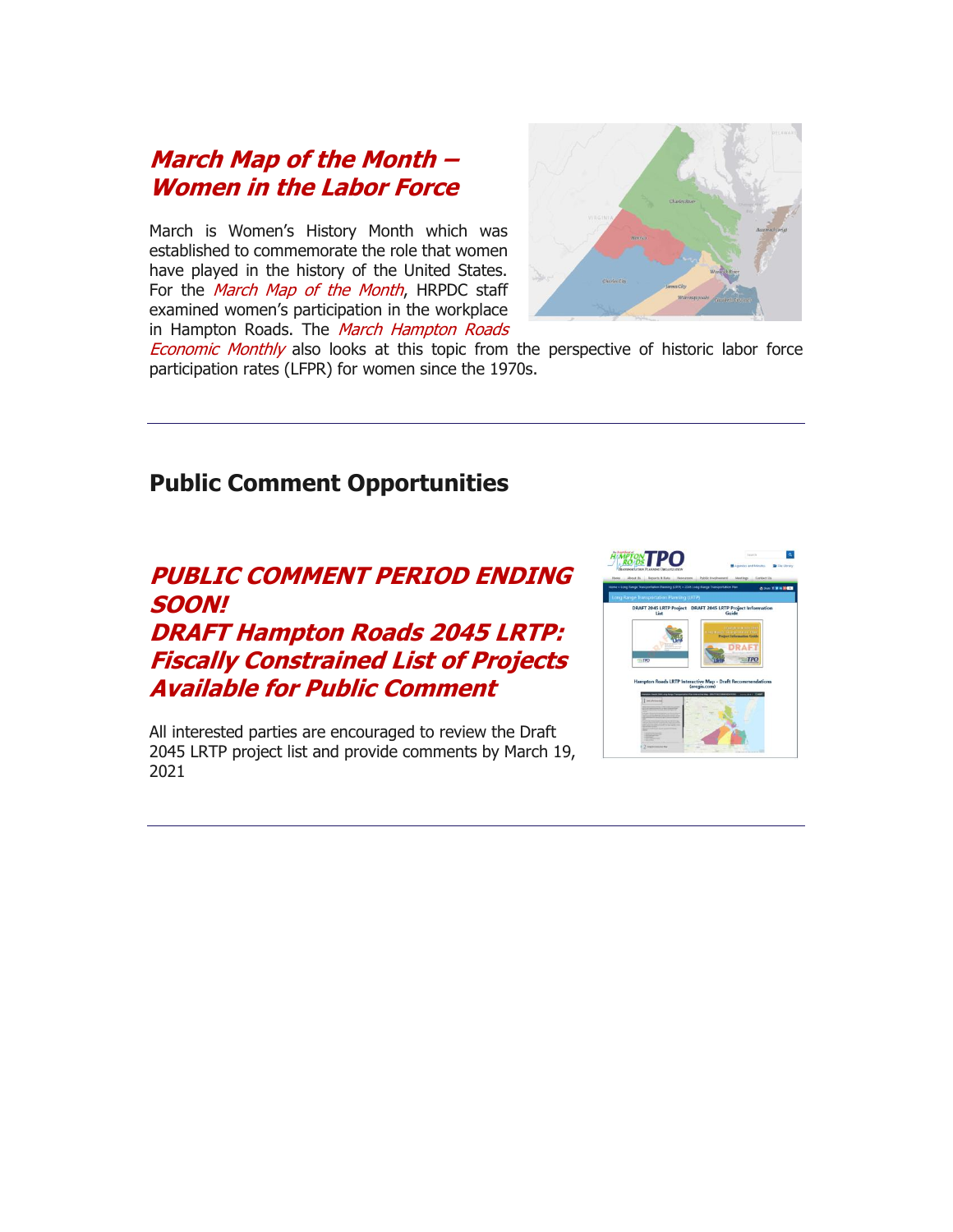

# **Hampton Roads COVID Utility Relief** www.HRUtilityRelief.com

# **[Hampton Roads COVID-19 Impact Planning Hub](http://r20.rs6.net/tn.jsp?f=001YOy-Mh3IH4cXYnAk4WHLPykWhzxWh0f6dg-TqnE7j-PXFHekbGrtKFGnNmTaxVny3gned0IzrHk8XyjGxh1cn2AmXfxZNS7bqPDI_yjj1aRdiIOccFDynNz5opKwlFcXyt8A8vZbEA5-W8iOLCQw1H0_A8ZYVZM2DEOpqipxPZs=&c=9GQ_WQEO3XJ9GPreaoQqc35MJORsvP2_TFEajpN9qLspE5118wJ08w==&ch=slCVTKGDEvgqLbc3K-rgkSXLd68naXiy95TgkJBeIo_o_l6MoMKHrg==)**

Visit the COVID-19 Impact Planning Hub to get the latest information on COVID-19 in Hampton Roads.



# **Upcoming Meetings**

**No HRPDC Meeting in March.**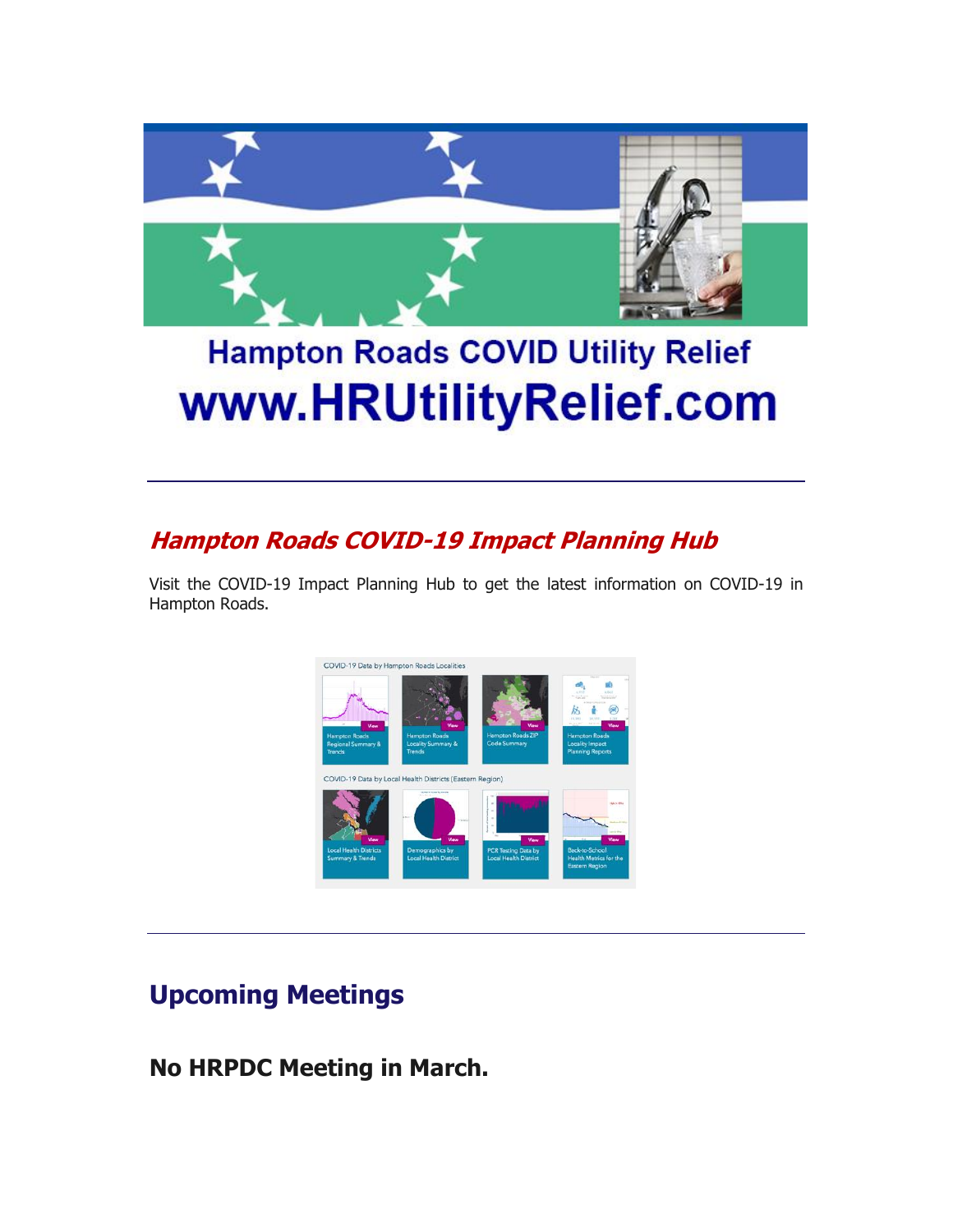# **[Special Meeting of the HRTPO on Monday, March 29,](http://r20.rs6.net/tn.jsp?f=001YOy-Mh3IH4cXYnAk4WHLPykWhzxWh0f6dg-TqnE7j-PXFHekbGrtKJrDkxC-EAzxZpu3c3R6CZN1FhedzrrX-8VJE12cP5Ped4QJNjidiQcyjouyIbIN75S_RZsLQQhtTifabuMvD81HWjZJSlTaphB1hI29Esm6_0rMeyzoxiVTRc9_7hFAM-qioVSMwdTKkA5mJDr5bVutJV_ClIODUA==&c=9GQ_WQEO3XJ9GPreaoQqc35MJORsvP2_TFEajpN9qLspE5118wJ08w==&ch=slCVTKGDEvgqLbc3K-rgkSXLd68naXiy95TgkJBeIo_o_l6MoMKHrg==)  [2021](http://r20.rs6.net/tn.jsp?f=001YOy-Mh3IH4cXYnAk4WHLPykWhzxWh0f6dg-TqnE7j-PXFHekbGrtKJrDkxC-EAzxZpu3c3R6CZN1FhedzrrX-8VJE12cP5Ped4QJNjidiQcyjouyIbIN75S_RZsLQQhtTifabuMvD81HWjZJSlTaphB1hI29Esm6_0rMeyzoxiVTRc9_7hFAM-qioVSMwdTKkA5mJDr5bVutJV_ClIODUA==&c=9GQ_WQEO3XJ9GPreaoQqc35MJORsvP2_TFEajpN9qLspE5118wJ08w==&ch=slCVTKGDEvgqLbc3K-rgkSXLd68naXiy95TgkJBeIo_o_l6MoMKHrg==)**

A special meeting of the Hampton Roads Transportation Planning Organization (HRTPO) Board will be held from 10:30 AM to Noon on Monday, March 29th. This meeting is needed to take crucial action on the Hampton Roads 2045 Long-Range Transportation Plan (LRTP). HRTPO staff will present feedback received during the review and comment period and recommend action to approve the fiscally constrained list of projects for the 2045 LRTP. The agenda and related materials will be available prior to the meeting.





KENDALL L. MILLER Administrator, Office of Community Affairs and Civil Rights

JOE TURNER Communications and Web Manager

ROBERT COFIELD Graphic and Web Designer

Phone: 757.420.8300 Fax: 757.523.4881 TTY: 757.390.2578

**[HRPDC Website](http://r20.rs6.net/tn.jsp?f=001YOy-Mh3IH4cXYnAk4WHLPykWhzxWh0f6dg-TqnE7j-PXFHekbGrtKGCmXEm1DWDaj-iSoIVAbzlQeBqu4ZnAB3yvS6dmHRiFZf292ML5ndpjiVWb4pCGlSTL7_Sfdp_8ZbrVh0IYcD4TGHPIimDMZw==&c=9GQ_WQEO3XJ9GPreaoQqc35MJORsvP2_TFEajpN9qLspE5118wJ08w==&ch=slCVTKGDEvgqLbc3K-rgkSXLd68naXiy95TgkJBeIo_o_l6MoMKHrg==)**

**[HRTPO Website](http://r20.rs6.net/tn.jsp?f=001YOy-Mh3IH4cXYnAk4WHLPykWhzxWh0f6dg-TqnE7j-PXFHekbGrtKGCmXEm1DWDa_wHrHw1xc8b-2v99bmuzrs0PQ9TzrK-JIUVjeYoesJtjtZIoC_vbiYwOyc6xiCuts1yTCFAaG7Y=&c=9GQ_WQEO3XJ9GPreaoQqc35MJORsvP2_TFEajpN9qLspE5118wJ08w==&ch=slCVTKGDEvgqLbc3K-rgkSXLd68naXiy95TgkJBeIo_o_l6MoMKHrg==)**

**[Join Mailing List](http://r20.rs6.net/tn.jsp?f=001YOy-Mh3IH4cXYnAk4WHLPykWhzxWh0f6dg-TqnE7j-PXFHekbGrtKGCmXEm1DWDagJA_mTxGyqdGBk2710JHtOlg_e_L-jVSlZPHkjhsCR4XQphAnywrU1c22bwOcq6BILXFLwsSgihLg8Fv48MMMQJyrTGkggDmECgk6noiJyn1VIfrJoNaEkRnqUrKVgwTvY8Xs7yNCdpz4EJSSClc5z6A26Z4dukQ6bvU0n7TRtqEE1qCxhnmS_SHpOoGNdthHe8iJDNbt3rkcn0YVR4dWatLErdrGgB37ZvVhvK7TskHMU6o8tHschl1uxYc9Bjq&c=9GQ_WQEO3XJ9GPreaoQqc35MJORsvP2_TFEajpN9qLspE5118wJ08w==&ch=slCVTKGDEvgqLbc3K-rgkSXLd68naXiy95TgkJBeIo_o_l6MoMKHrg==)**